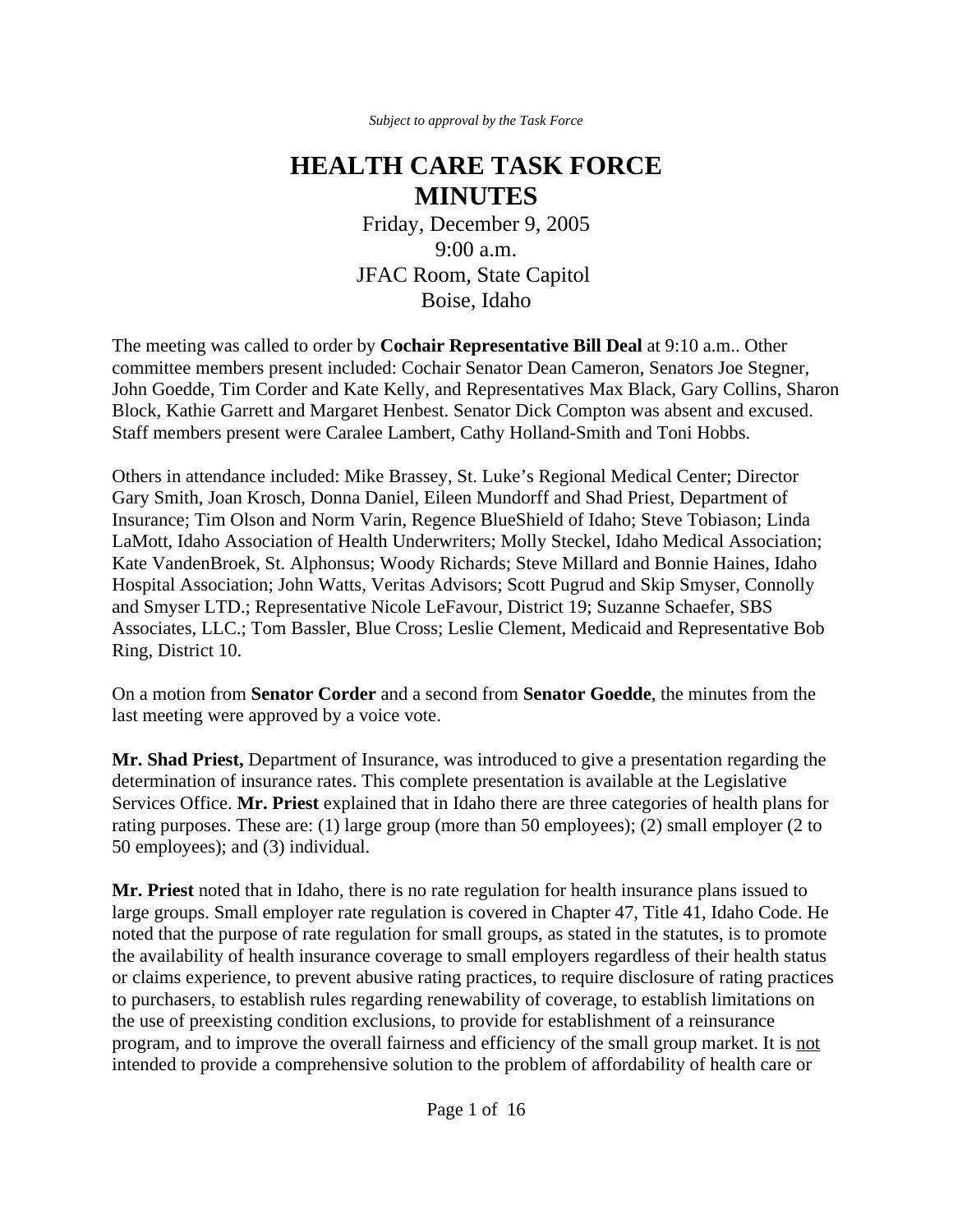health insurance.

**Mr. Priest** said these statutes were enacted in 1993 based upon a National Association of Insurance Commissioners (NAIC) model law that has been adopted in over half of the states. The law was intended to promote more fairness and availability of insurance to unhealthy people.

The NAIC model law has been amended over the years, but Idaho has not incorporated many of this amendments. This means that Idaho is operating under an earlier version of the law.

**Mr. Priest** continued by explaining that there are three types of rate regulation in the small group area (*see* 41-4706, Idaho Code) as follows: (1) Restrictions on differences in rates between classes of business; (2) Restrictions on rates within a class of business; and (3) Restrictions on rate increases. He said the underlying idea has been to encourage a spreading of risk, so small employers with healthy employees will subsidize, to a certain extent, small employers with less healthy employees. The result is that some small groups may pay more for health insurance than they would if there was no spreading of risk.

**Mr. Priest** explained that a class of business is a grouping of small employers made by a carrier to reflect substantial differences in expected claims experience or administrative costs due to:

- C Differences in systems for marketing and sale of the plan;
- C The group of small employers was a class of business acquired from another carrier; or
- C The class is made up of an allowable association group.

A carrier is allowed up to nine separate classes of small employer business. The Director of the Department of Insurance may approve additional classes to promote efficiency and fairness in the market. **Mr. Priest** said he did not think that any carrier in Idaho had this many classes of business and noted there have not been many issues with respect to the classes. Essentially, the law states that if classes of business are used for rating purposes, the index rate for a rating period for any class of business shall not exceed the index rate for any other class of business by more than 20%, with those terms defined as follows:.

- $C$  Index Rate = The arithmetic average of the applicable base premium rate (lowest premium rate) and the corresponding highest premium rate.
- $C$  Rating Period = The calendar period for which premium rates established by a small employer are assumed to be in effect.

**Mr. Priest** said Idaho does not have any restrictions on rating periods, meaning there could be a one-month rating period, but rating periods are typically considered to be for one year.

**Mr. Priest** then discussed rate restrictions within a class of business. He stated that at least 47 states have adopted rate bands or some form of "community rating" to regulate premium rates for health plans offered to small employers. Idaho is among the 38 states that rely on rate bands. Under community rating, health premiums are established by looking at the total expected use of services for all small employers within a particular geographic region, rather than rating the small employer groups individually. In pure community rating, all small employers in the group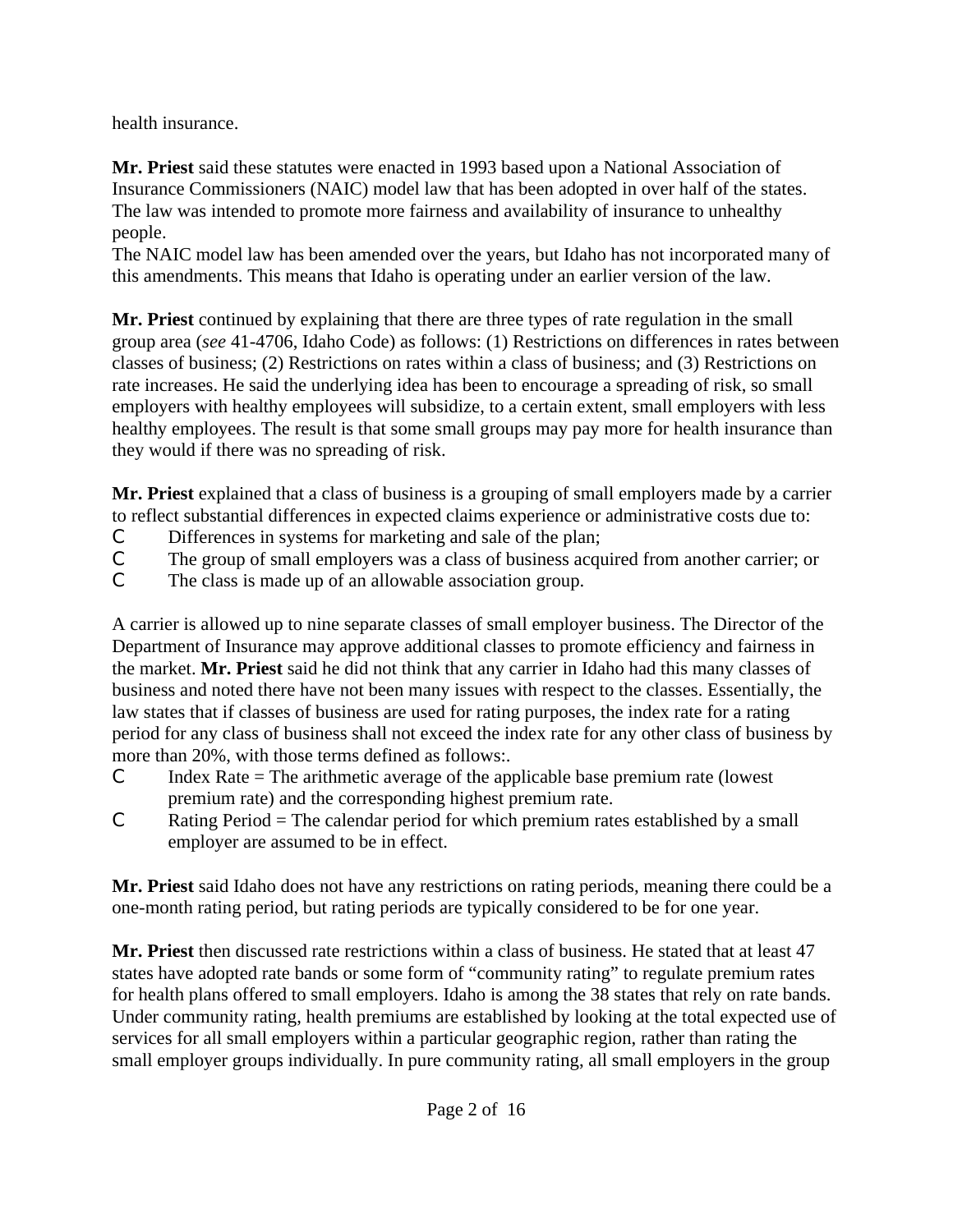would pay the same amount of premium regardless of individual characteristics. Modified community rating allows limited differences in amounts charged to the small employers that are grouped together to reflect expected differences in use of covered services.

In Idaho, the premium rates charged for a class of business during a rating period to small employers with similar case characteristics for the same or similar coverage cannot vary by more than 50% of the index rate. Case characteristics are objective characteristics of a small employer group considered by the carrier in establishing a premium rate. Unless otherwise approved by the Director, the only case characteristics that may be considered are: age, tobacco use, geography and gender. The highest rate a carrier can charge a small employer may not be more than three times the lowest rate offered to small employers in that class of business with similar case characteristics. Fifty percent is the largest spread for states using rate bands; most are 25%.

**Mr. Priest** explained that Idaho used 25% rate bands until 2000, when the law was changed to expand that to 50%. The goal was to allow carriers to drop their rates and bring more healthy groups into the market. The same thing was done with respect to individuals. By bringing these healthier groups in through lower premiums, the goal was to strengthen the market and bring rates down for everyone. This was the same year the high risk pool was established and age bands were changed from five years to one year.

**Mr. Priest** said that any attempt to compress rates results in increased costs to some people. Healthy people end up paying more and less healthy people pay less than they would if they were rated completely on their own. This is a policy decision that legislatures have made to say they think it is more fair to spread the costs rather than allowing unhealthy groups to be priced out of the market.

**Mr. Priest** stated that the small employer restrictions on premium rate increases is the area for which the Department receives the most complaints and inquiries. Section  $41-4706(1)(c)$ , Idaho Code, says that the percentage change in the premium rate charged to a small employer for a new rating period may not exceed the sum of:

- C The percentage change in the new business premium rate measured from the first day of the new rating period; plus
- C Any adjustment not to exceed 15% annually due to claims experience, health status or duration; plus
- C Any adjustment due to change in coverage or change in the case characteristics of the small employer.

In addition to these requirements, **Mr. Priest** discussed a number of miscellaneous requirements for small employer insurance, including the requirement that rating factors must be applied consistently within a class of business, plans issued or renewed in same month must be treated as using the same rating period, and carriers must make certain disclosures regarding rates in their marketing materials.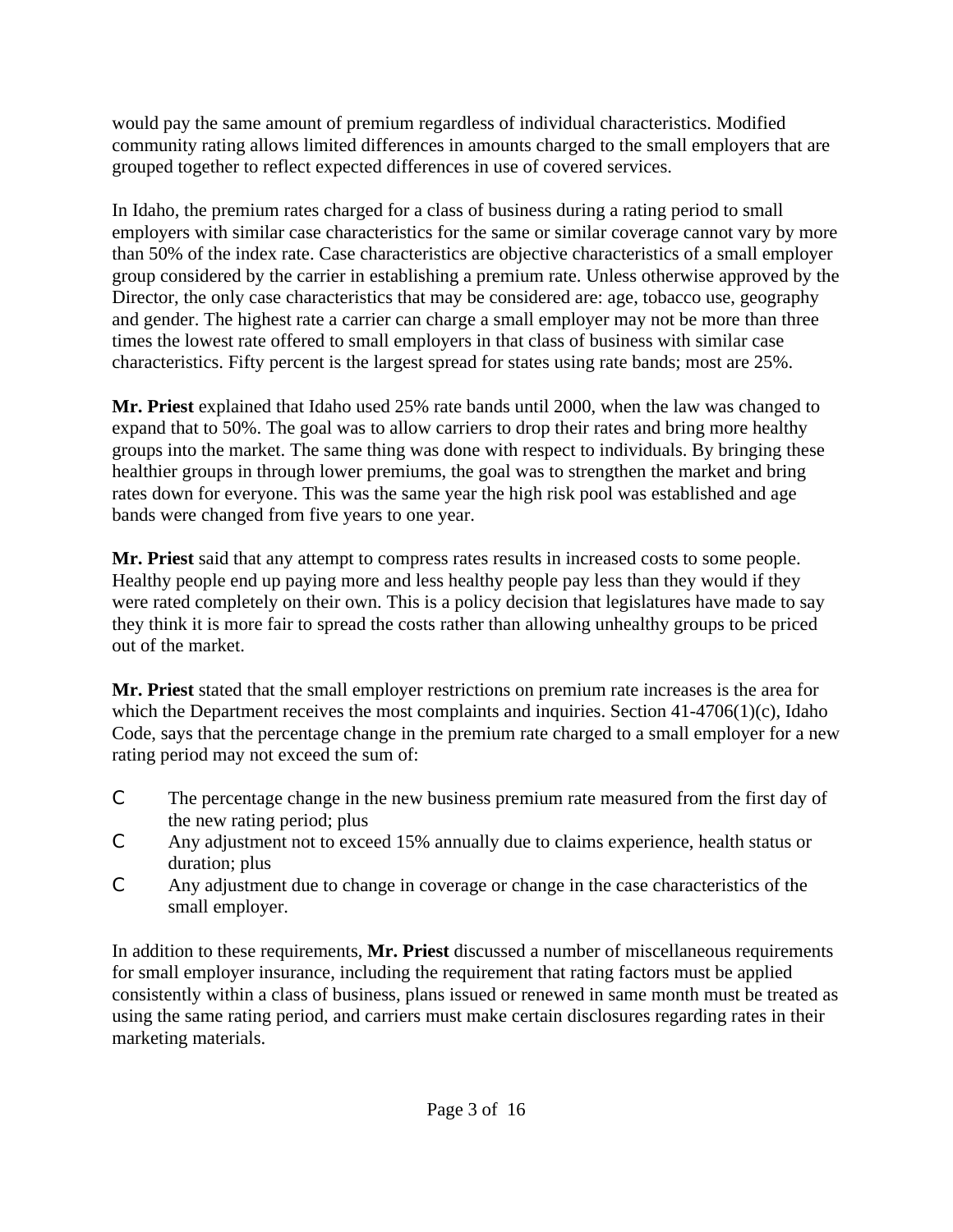In response to a question from **Representative Black**, **Mr. Priest** said that carriers tend to price new business lower. The longer someone is with an insurance carrier, the more likely they are to have claims experience. It is his understanding that some carriers rate based on the period of time a person is with the carrier.

**Representative Henbest** asked how the maximum of 15% increase compares with other states. **Mr. Priest** said the 15% is NAIC model language and that standard is used by most states. **Representative Henbest** asked what the amendments to the NAIC model law have looked like in other states. **Mr. Priest** said that many state legislatures have amended the model act. **Ms. Joan Krosch,** Department of Insurance, explained that the Idaho act is based on the 1991 NAIC model for small employers. In 1995, that NAIC model was updated to move toward community rating. Pursuant to the Idaho model as developed in 1991, carriers use underwriting practices and age bands to determine premiums. Under the 1995 model, an adjusted community rating based more on the overall was used find a rate that would be applied to an entire group. **Senator Cameron** suggested that a review or outline of how Idaho's statutes are different from the current NAIC model would be helpful to the committee.

**Senator Cameron** noted that the biggest area of complaints are based upon premium rate restrictions. He said this is somewhat involved due to different interpretations of the law between carriers. When the law was passed, the 15% trend was thought to be more of a controlling factor than it actually is. The dilemma is in the interpretation of what "trend" is. Often trend is interpreted differently, even within the same carriers. He asked if Idaho needs to clarify what trend means and make that understandable to carriers. **Mr. Priest** said that this is an issue throughout all of the states and the NAIC. **Ms. Krosch** said that the overview **Senator Cameron** requested will give a lot of information. She said 1991 is when Idaho took the first step at small group reform. In 1995, the NAIC adjusted this model and Idaho has not updated its provisions to match those adjustments. Some of these updates were done in an effort to address some the marketing and other issues that had occurred based on the earlier model.

**Senator Cameron** asked if expanding the rate bands to 50% helped rates go down to healthy groups or whether it just allowed carriers to charge more for unhealthy groups. **Mr. Priest** said that information was included in the benchmark study. He does not think rates have gone down for anyone, but the question is whether they went up less because of rate band expansion. The small group market has seen some increases, but it is difficult to know if that is a result of Idaho's growth or due to groups being covered that would not have had coverage before the rate band expansion. **Ms. Krosch** agreed. She said it is difficult to know exactly what has happened. Expansion probably brought in new business, but the data is not available to answer that exactly.

**Senator Corder** asked if there is a need for the Legislature to define trend. **Mr. Priest** said that the term does need some refining. An analysis of what is happening in other states and with NAIC law will show this.

**Senator Corder** asked what information is needed to find out if the rate band expansion helped. **Mr. Priest** said it is difficult to evaluate profitability of Idaho's two largest carriers because they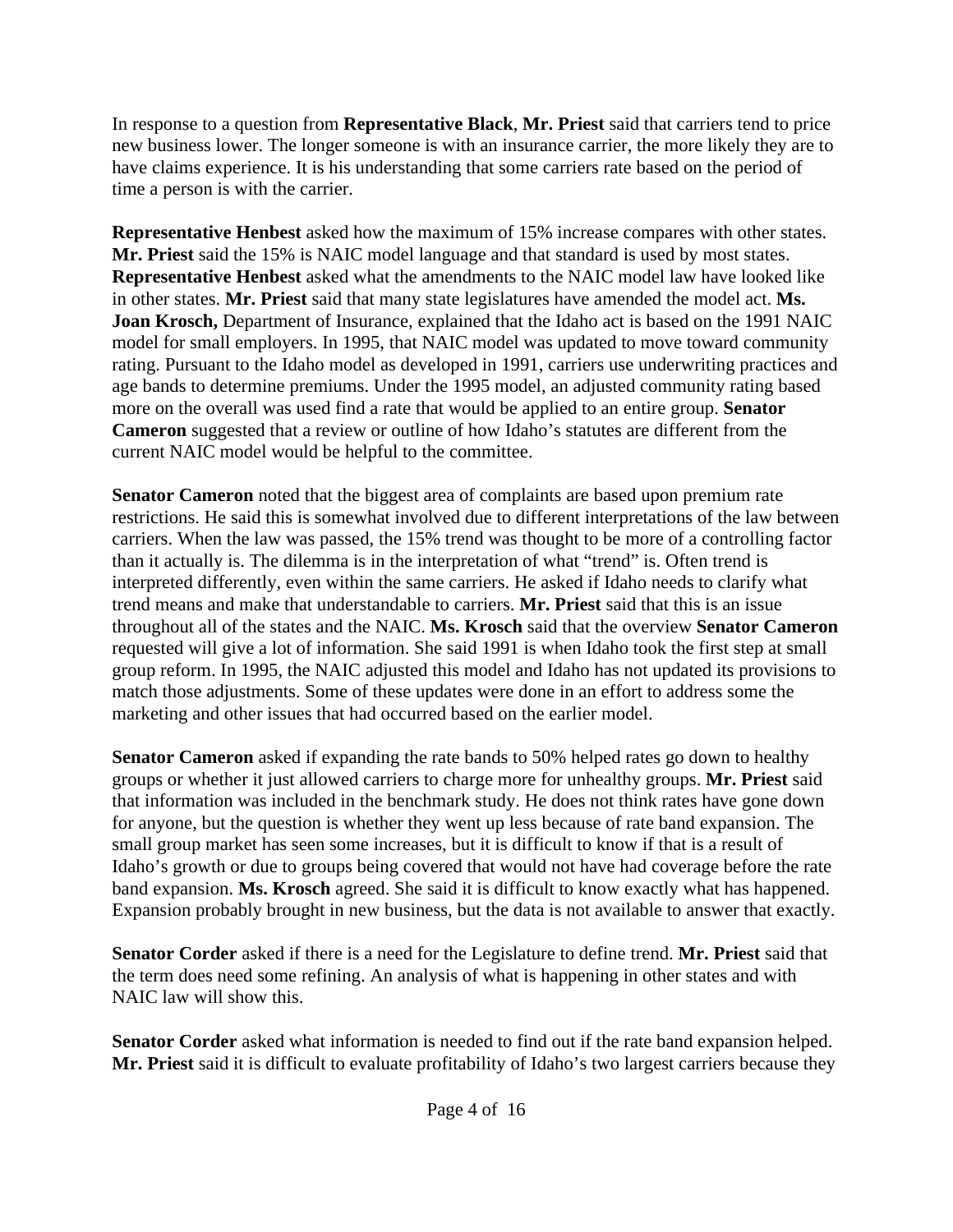are nonprofit and there are other market factors involved besides rate bands. He said the Department has not done a review since these laws were changed to determine whether the carrier's surplus has gone up or down. **Senator Corder** commented that this is an important piece of information and there needs to be a way to see if the rate band expansion worked.

In response to another question from **Senator Corder** regarding who decides what the rating period is, **Mr. Priest** said that it is based on the plan the consumer chooses. Each plan specifies the rating period.

**Senator Cameron** said some people have suggested that carriers should be required to file their rates and receive approval from the Department prior to offering a product. He said other states do this. He asked for the Department's opinion. **Mr. Priest** said that the Department does not have an actuary on staff, so that work must be contracted out. In his opinion, prior approval would not help bring down health insurance rates in Idaho. Currently, the Department can go back and if it finds that a carrier is not in compliance, it can be required to refund consumers the amount of overcharges. Prior approval also causes delay in getting products to market.

**Mr. Priest** commented that the Kaiser Family Foundation website at statehealthfacts.kff.org includes state comparisons on an array of health-related issues including insurance premium costs. Idaho rates ranked about  $40<sup>th</sup>$ . He said Idaho's rates are not bad compared to other states partly because Idaho has fewer mandated benefits.

**Mr. Priest** discussed rate regulation for individual health plans. He explained the purpose of Chapter 52, Title 41, Idaho Code, is the same as for small employer insurance and it is also not intended to provide a comprehensive solution to the problem of affordability of health care or health insurance. There are 50% rate bands as well as limits on rate increases. There is also a requirement for actuarial certification on or before Sept. 15 that the carrier is in compliance with Chapter 52 rating requirements.

In response to a question from **Senator Corder**, **Mr. Priest** said that rate bands for individual coverage changed at the same time as for the small group. He noted that it is somewhat easier to identify high-cost versus low-cost individuals, but the same problems exist in being able to tell if the rate band expansion worked because of different coverage and other factors.

**Senator Kelly** asked whether other states regulate large groups. **Mr. Priest** said he was not aware of other states that regulate large group. Many large groups are self-insured. **Ms. Krosch** said she would include this information in the review of states **Senator Cameron** requested.

**Senator Cameron** commented, regarding a slide in **Mr. Priest's** presentation showing average annual percent growth in personal health care expenditures, that he had always wondered why Idaho's trend rate is higher than other states. He asked if there have been any studies done regarding this. **Mr. Priest** said he found this slide interesting because it ranks Idaho among the top of states with respect to percent growth in personal health care expenditures and Idaho is actually near the bottom in terms of actual dollars spent. He said he did not know if there is any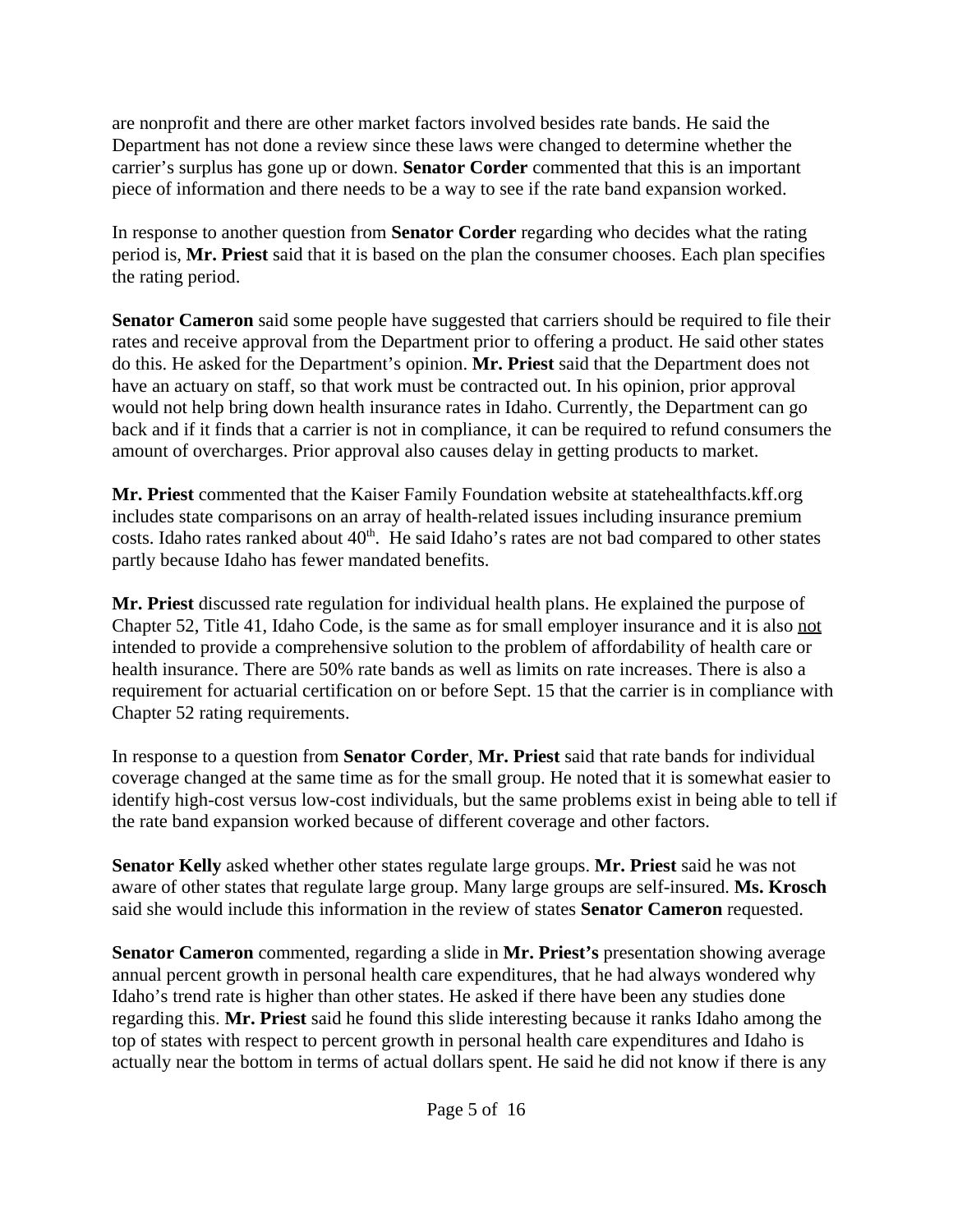correlation between this and the fact that Idaho's trend seems to be higher than the national average every year.

The next item for discussion was proposed legislation RS15355 dealing with self-funded health care plans or multiple employer welfare arrangements (MEWA). Department of Insurance **Director Gary Smith** was introduced to discuss the legislation. He explained that a MEWA is a term that was created in the federal employee retirement income security act (ERISA). This definition of a MEWA includes an employee welfare benefit plan or any other arrangement that is established or maintained for the purposes of providing benefits to the employees of two or more employers. MEWAs can come in two forms: insured or self-funded. If a MEWA chooses to be fully-insured, the Department would regulate the insurer, not the MEWA. If a MEWA chooses to self-fund, it essentially acts as the health insurer to its employees by paying for health benefits from the amounts collected from the employees along with the employer contributions. In this case, the Department would regulate the MEWA under Chapter 40 of Title 41, Idaho Code. Self-funded plans also generally cover part of their risk through a stop-loss insurance policy. MEWAs are subject to some federal reporting requirements under ERISA law.

**Director Smith** continued by stating that in 2001 the Legislature amended Chapter 40, Title 41, Idaho Code, to exclude from application any plan administered by or for any county of the state. This amendment was made at the urging of a few large counties that wanted to provide selffunded single employer health care plans for their employees without having to meet the requirements of Chapter 40. At the time this amendment was passed, there was never any debate or contemplation that it would apply to self-funded multiple county plans.

**Director Smith** said that due to the fact that these multiple self-funded plans compete with and are generally marketed in the same way as regular insurance plans, and because a single failure can impact many employers and hundreds of families, the Department feels these plans should be held to the same level of scrutiny as other types of health insurance and that they must comply with the same regulatory requirements. Some of those regulatory requirements would include that they be registered with the Department and, if they do not register, they would be considered to be transacting insurance without a license in the state. The Department would require that all contributions be paid in advance and be deposited and held in a trust fund under a trust agreement that has been reviewed and approved by the Department. As trustees of the plan, they would be required to provide a written statement or schedule to all beneficiaries that adequately and clearly states all benefits currently being allowed, along with all restrictions, limitations exclusions, and the procedures for filing a claim. The Department would determine that these plans were actuarially sound and maintain reserves for claims, including claims incurred but not received in an amount certified as adequate. They would also be required to pay a four cent per month, per beneficiary tax to the Department.

**Director Smith** said while his personal views are for consumer choice and competition in the marketplace, the overriding concern here is about safety and soundness and that all health plans in Idaho be registered within the Department and have the resources to pay benefits. He emphasized that this legislation is not about the Gem Plan; it is about MEWAs. He added that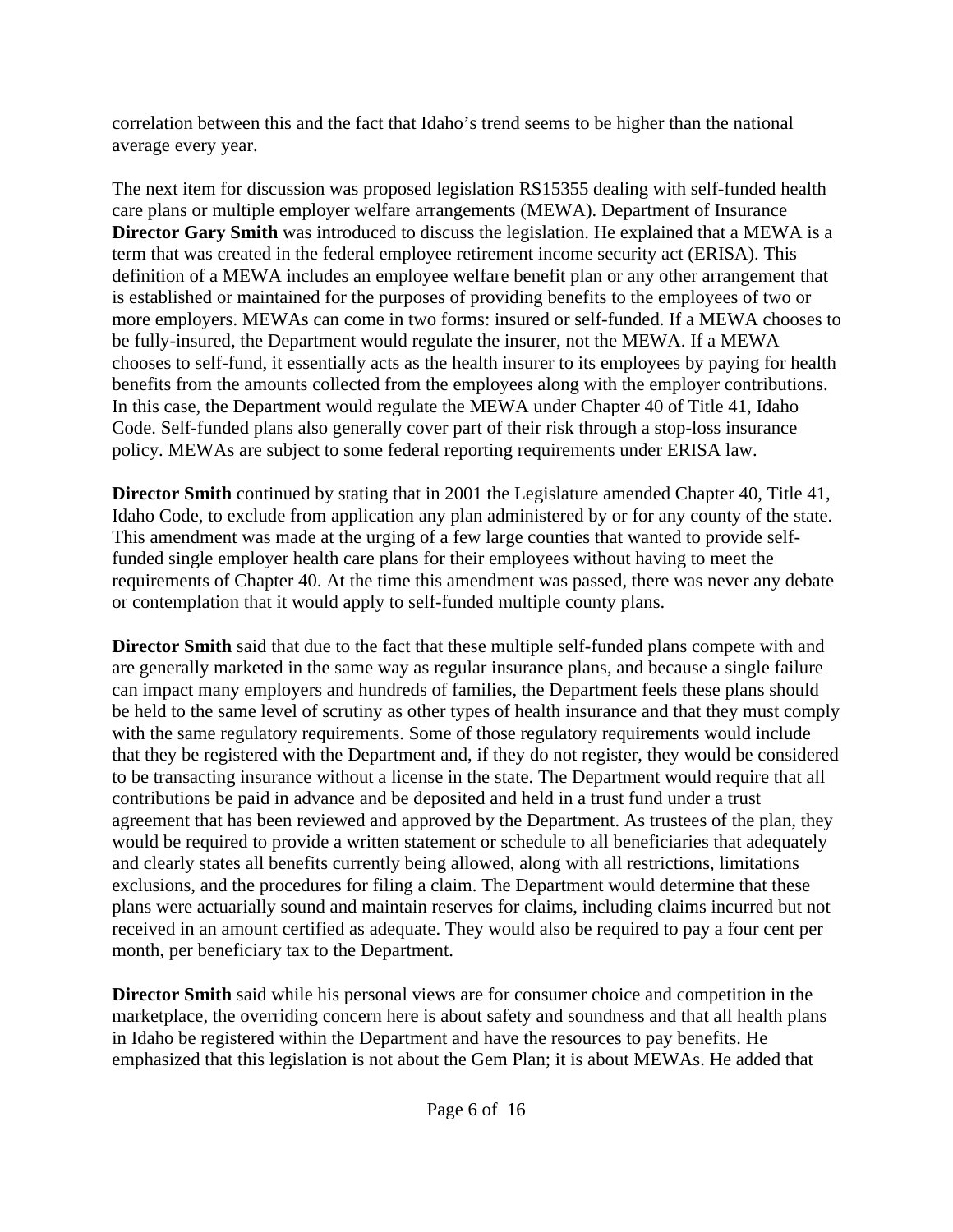the Department does consider the Gem Plan to be a MEWA.

**Director Smith** said the Department is concerned about MEWAs because, unlike a registered health care plan, there is no guaranty association for persons covered by a self-funded plan. Selffunded multiple employer plans are often marketed to employers as being the equivalent of insurance. Aggressive marketing, combined with unrealistically low premiums, initially allow MEWAs to expand quickly. Unlike single employer plans, this ability to easily attract new members with the low rates allows MEWAs to generate large amounts of cash very quickly. This stream of cash allows MEWAs to pay current claims with premiums collected from new members rather than setting aside those moneys in reserve for future claims. He said this strategy works fine as long as there is a constant flow of new members and new cash. Employers who sign on with these plans must rely solely on the competence and integrity of the plan operators and often out-of-state third party administrators to handle the premium funds responsibly and to process and pay the claims. **Director Smith** said that many employers who sign on with these plans often believe they are purchasing a traditional insurance produce that has oversight by a regulatory agency. Under Idaho law today, that is simply not the case.

**Director Smith** said that as a result, the Department has taken the position that MEWAs should be regulated in the same manner as all other insurers. He said it is critical to clarify this in Idaho Code. He concluded by stating that the issue is not just dealing with employer funds or, in the case of the Gem Plan, with taxpayer funds being placed in jeopardy. This also involves the consumers who are paying their premiums and feel like they have health insurance. If a MEWA were to go insolvent, these consumers would be left without health insurance, they would lose all the money they have paid for premiums and, in many cases, they would be personally liable for unpaid medical bills. This happened with a plan in the Coeur d'Alene area.

**Senator Goedde** asked how this legislation will affect counties that are self-insured now. **Director Smith** said it will not affect them at all because they are fully compliant. He said there is a large difference between a single county being self-funded and having multiple counties in the same plan. **Representative Deal** commented on an Idaho Statesman article that discussed a California plan that is in default because it was not properly funded.

**Representative Black moved that Task Force forward RS15355 to the Business Committee for consideration. Senator Goedde seconded. The motion was approved unanimously by voice vote.**

**Mr. Tim Olson**, Regence BlueShield, was introduced to discuss draft legislation dealing with HIPAA compliance. **Mr. Olson** said that in 2003, the Regence group (a multi-state association) was given the task to look at areas where the health care system could be made simpler and more efficient with the intent being to reduce the cost of the administrative side of health care. It was noted that three of the four states in the association had the ability to discontinue outdated products during the regular course of business. With further research, they found that nearly 40 states in the United States have this privilege to address outdated products.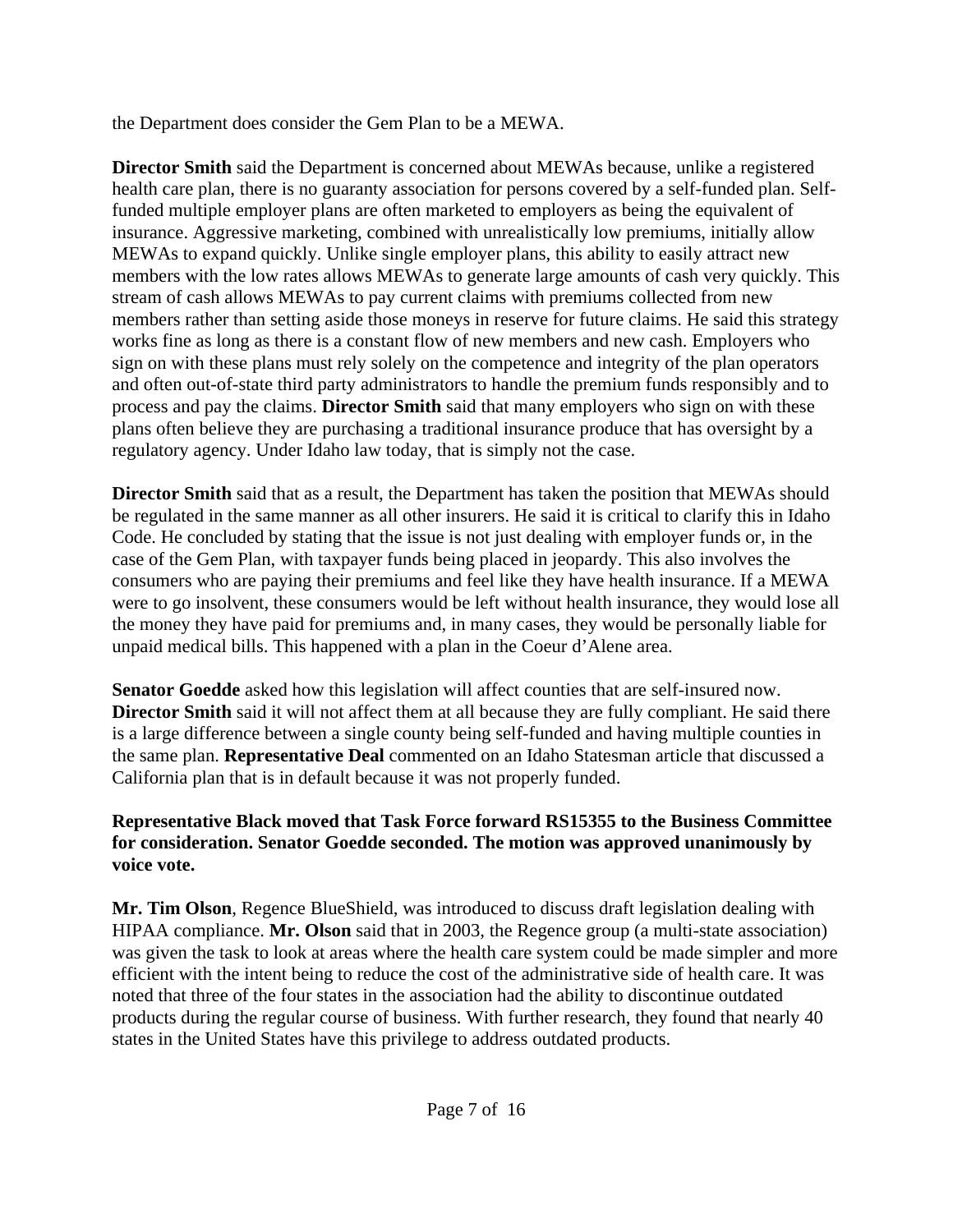**Mr. Olson** stated that multi-state employers want a consistent application and it is felt that removing this barrier in Idaho may encourage other carriers to look at Idaho as a place to do business. Having outdated products on the books adds to the administrative cost that is borne by others who are purchasing insurance in open products. He said the Regence is not aware of any problems that have resulted from this language in other states. It is his understanding that the Department did not find any problems that had occurred as a result of the language, and the language has been approved by the Idaho Association of Health Plans.

**Senator Cameron** asked for **Mr. Olson's** interpretation regarding the intent of the legislation and how long a carrier should be required to carry a certain block of business on their books. **Mr. Olson** compared requiring insurance companies to carry outdated products to requiring companies to continue to produce outdated typewriters or cars. He said Regence has a product that has been on the books for a number of years with one person on it. The cost to maintain the infrastructure to keep that product alive for that one person is expensive and the cost is shared by all policy holders. That has an impact on the cost of administration. Other partners in Regence in other states do not have that problem; they are able to react to the marketplace quickly by not having that added administrative cost burden. **Senator Cameron** said that in his opinion, this is not the same as buying a car or a typewriter. People choose insurance products because they want those benefits. He asked what the intent of the legislation is and whether it allows a carrier to decide to completely discontinue a product the day after it decides not offer it. **Mr. Olson** said what Regence is asking for is no different than what 90% of the other states are doing.

**Senator Cameron** said that in reading the legislation it seems to say that under current law an insurance company is required to renew a group except, under the new language, if the carrier elects not to renew a group. The new language also seems to say "or if the carrier determines to modify a group." **Mr. Norm Varin**, Regence BlueShield, said that this proposed legislation, in the event that a carrier deems that a product is outdated and cumbersome to administer and it no longer provides a benefit for most of the population, provides protection to those groups and individual members in that product. If that benefit option is discontinued or modified, the legislation allows them to purchase any other benefit option offered by that carrier. They must be notified 90 days before the discontinuation or modification.

**Senator Cameron** said he understood the explanation but was still unsure as to the actual intent, e.g. is it to be able to drop a group from the moment the carrier decides not to offer a product after giving 90 day notice? **Mr. Varin** said that is not the intent. The intent is to let customers know what is happening to the product and if the customer does not notify the carrier of what product they want, the carrier will put them in next closest product offered. The intent is not to be able to drop a group. **Senator Cameron** said in his opinion the legislation does not say that. Laws exist that guarantee renewability, and this legislation says there is guaranteed renewability unless the carrier decides not to renew. He said he does not think that is their intent. **Mr. Varin** said this language is standard HIPAA language that other states are using. He noted that Regence in Oregon transferred 50,000 customers through this process.

**Senator Cameron** suggested that the legislation needs more revision before the Task Force can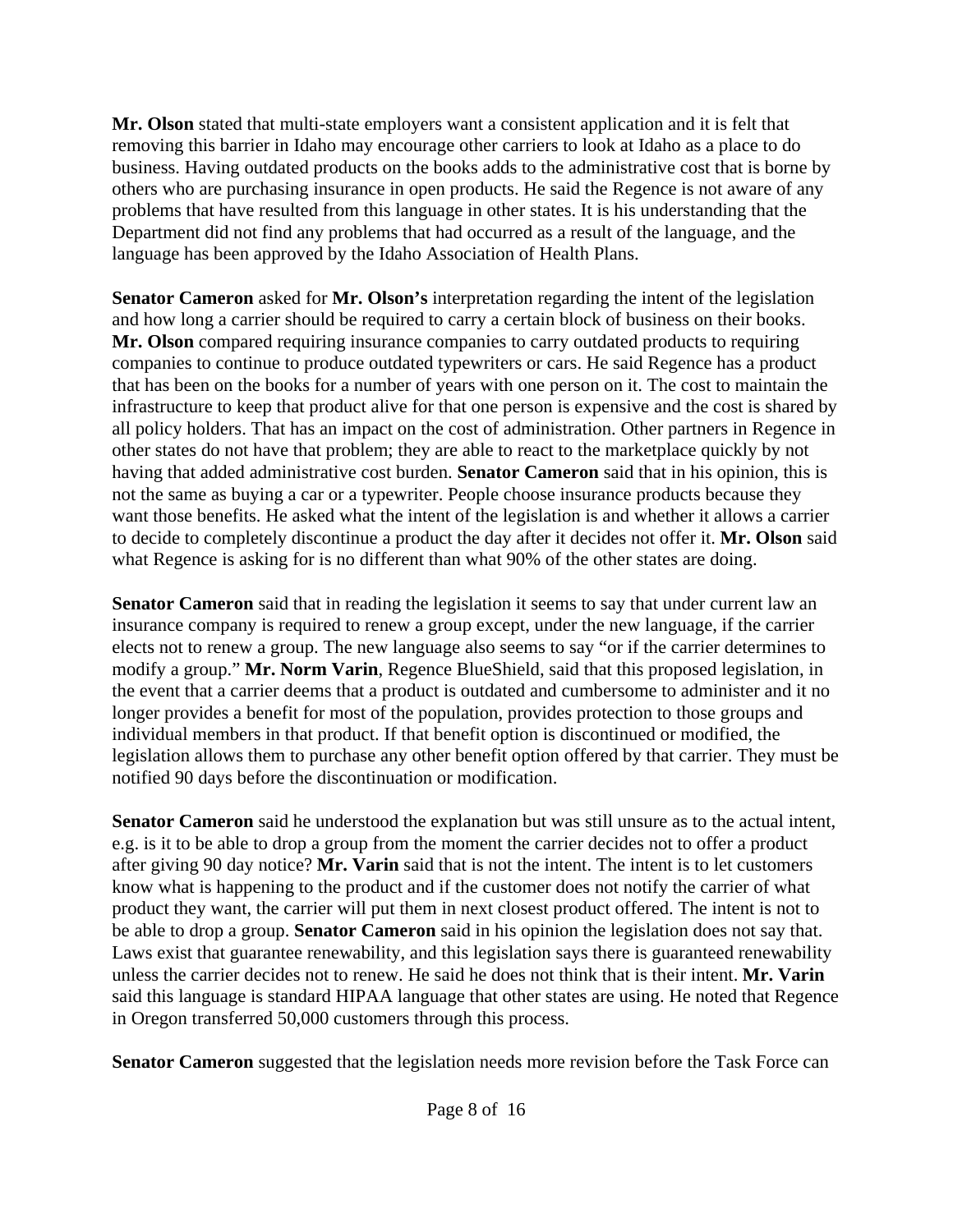vote on it. He said this is a public policy decision. Currently, Idaho law says carriers are required to continue a block of business or a product even though it is outdated. At some point, this is probably not feasible or cost-effective to continue. He had hoped the legislation would identify at what point a product is no longer effective or feasible. In his opinion, the draft is too wide open and could allow carriers to use it inappropriately.

**Mr. Olson** commented that this legislation is very important to Regence and they want to make sure that is goes forward in some form. **Representative Deal** suggested that **Mr. Olson** meet with Task Force members to clarify the legislation.

**Representative Black** asked whether a product that has been issued can be modified in any respect under current law. **Mr. Olson** said yes, with the involvement of the Department. **Mr. Priest** said that Idaho has guaranteed renewability. If a carrier wants to modify a plan, the Department looks at the plan to see if a change is beneficial or whether it will be questionable by consumers. The Department has allowed changes. Significant changes are not allowed. He said this legislation seems to move away from guaranteed renewability. In his opinion, this legislation would allow a carrier to stop offering if certain notice is given.

**Senator Stegner** was introduced to discuss RSCAL351. He explained that this is just "housekeeping" legislation. When the high risk pool was implemented, it was supposed to have a joint oversight committee. This legislation makes that oversight committee the Health Care Task Force. **He moved that the draft be forwarded to the Legislature for consideration. The motion was seconded by Senator Goedde.** 

In response to a question from **Representative Garrett, Senator Stegner** said he would change the legislation to say that the Health Care Task Force has six members from the Senate and six members from the House of Representatives.

## **The motion carried unanimously by voice vote.**

**Senator Cameron** said the legislation was important and suggested that it start in the House this session. **Representative Deal** agreed.

**Representative Deal** commented that he and **Senator Cameron** had met with members from the Community Health Clinics to discuss the issues and recommendations they presented to the Task Force at an earlier meeting. In light of some of the proposed reforms being considered, it was decided to withdraw those ideas until a later date. **Senator Cameron** said they would be invited to the next meeting to present. He said they wanted to be helpful in allowing people to obtain health insurance coverage. He said the clinics did not want to be seen as trying to compete with any of the reforms being considered in the Governor's Medicaid reform package.

**Representative Rusche** commented that he would have more information regarding the Health Data Authority legislation for the Task Force at the next meeting.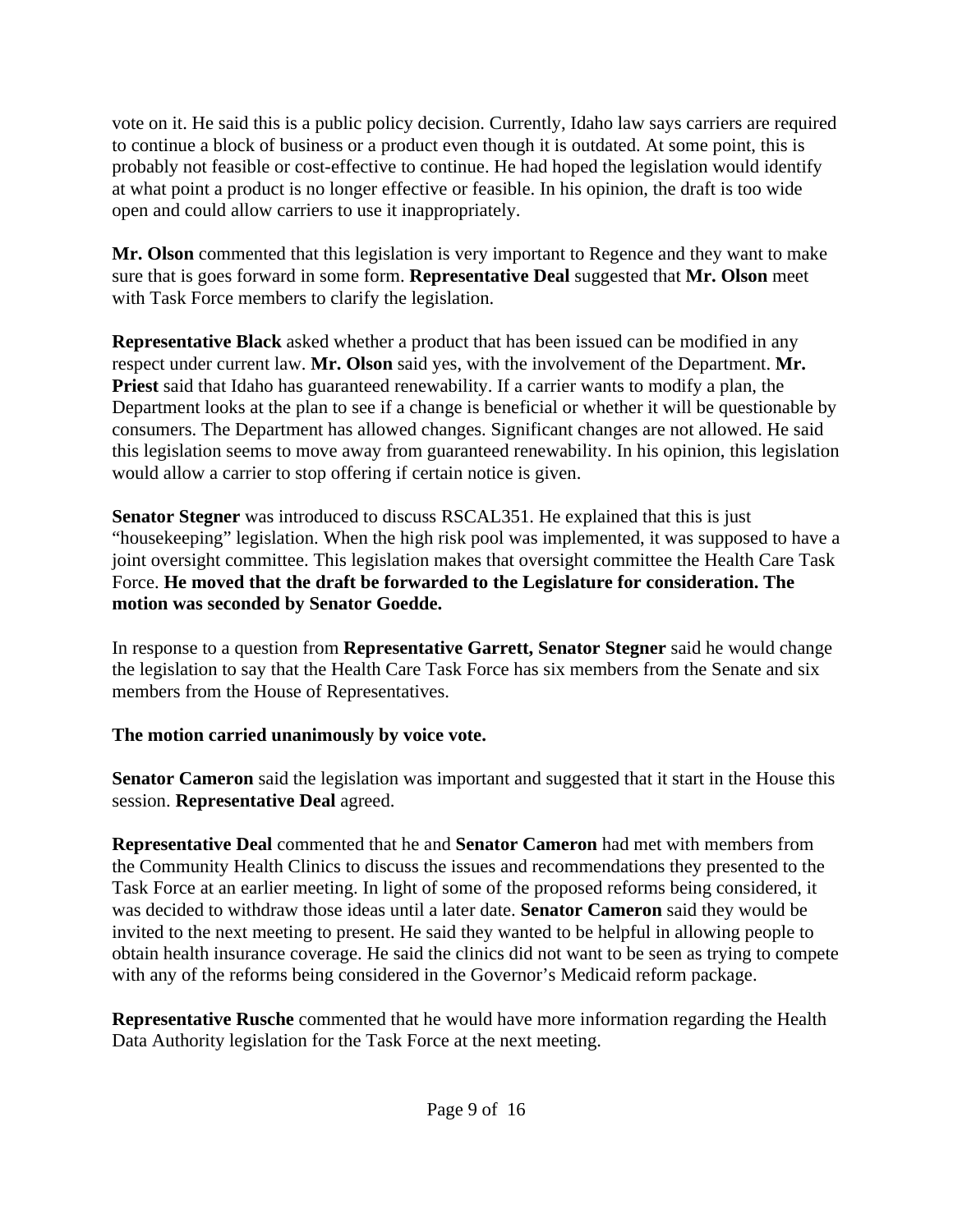**Senator Corder** said there still needs to be clarification regarding whether the expansion of rate bands was successful. He said there has been legislation dealing with removing rate bands altogether and in his opinion this needs more discussion. He said there is also the issue of defining "trend". Representative Deal suggested that these topics be included in the next meeting.

**David Rogers**, Department of Health and Welfare, was introduced to discuss proposed Medicaid reforms. His complete presentation is available at the Legislative Services Office. **Mr. Rogers** said that he believes Idaho has the opportunity to contribute greatly in the national debate on what should happen with Medicaid. He said this is an opportunity to do a better job for the 180,000 individuals that the Medicaid program serves. He stated that his presentation is the result of a proposal by the Governor, and noted that the plans are not set in stone

**Mr. Rogers** explained the reform is necessary because Medicaid is unsustainable in its existing form. Access, quality, and cost containment must be balanced. There is also the need for more flexibility on the federal level to take some fundamentally different approaches to Medicaid. Decision-making questions include: Is the change holistic? Does the change foster simplicity? Does the change promote fairness? Does the change create value?

According to **Mr. Rogers**, characteristics of the existing Idaho Medicaid programs include a program administration focus versus an outcomes focus and a system that is based on rules rather than health needs. In addition, current eligibility categories do not describe health needs; the eligibility structure results in cost controls without regard to health needs with a "one size fits all" approach. **Mr. Rogers** said that there are about 30 eligibility categories in federal law that do not do anything to describe an individual's health needs. When someone needs Medicaid assistance, they are asked how poor they are, not what their health needs are.

**Mr. Rogers** explained that low-income (non-disabled) children and adults make up 73% of enrollees but account for only 32% of expenditures. The lack of flexibility in benefit design gives healthy children essentially the same benefit package as children with disabilities or special health needs. Existing benefit packages do not encourage responsible use of health care services.

Wellness and prevention are not promoted.

**Mr. Rogers** said the approach to modernizing Medicaid is the result of being asked what they would do if they could start over with Medicaid. The approach includes:

- C Simplify eligibility to match identified needs.
- C Establish policy goals relevant to specific populations.<br>C Modify benefits to meet identified needs and promote to
- Modify benefits to meet identified needs and promote policy goals.
- C Alter delivery systems to efficiently and effectively meet needs and program goals.
- C Match quality and performance improvement to population served.

The proposed modernization would divide the Medicaid program into three distinct Medicaid plans: (1) Low-income children and working-age adults; (2) Individuals with disabilities or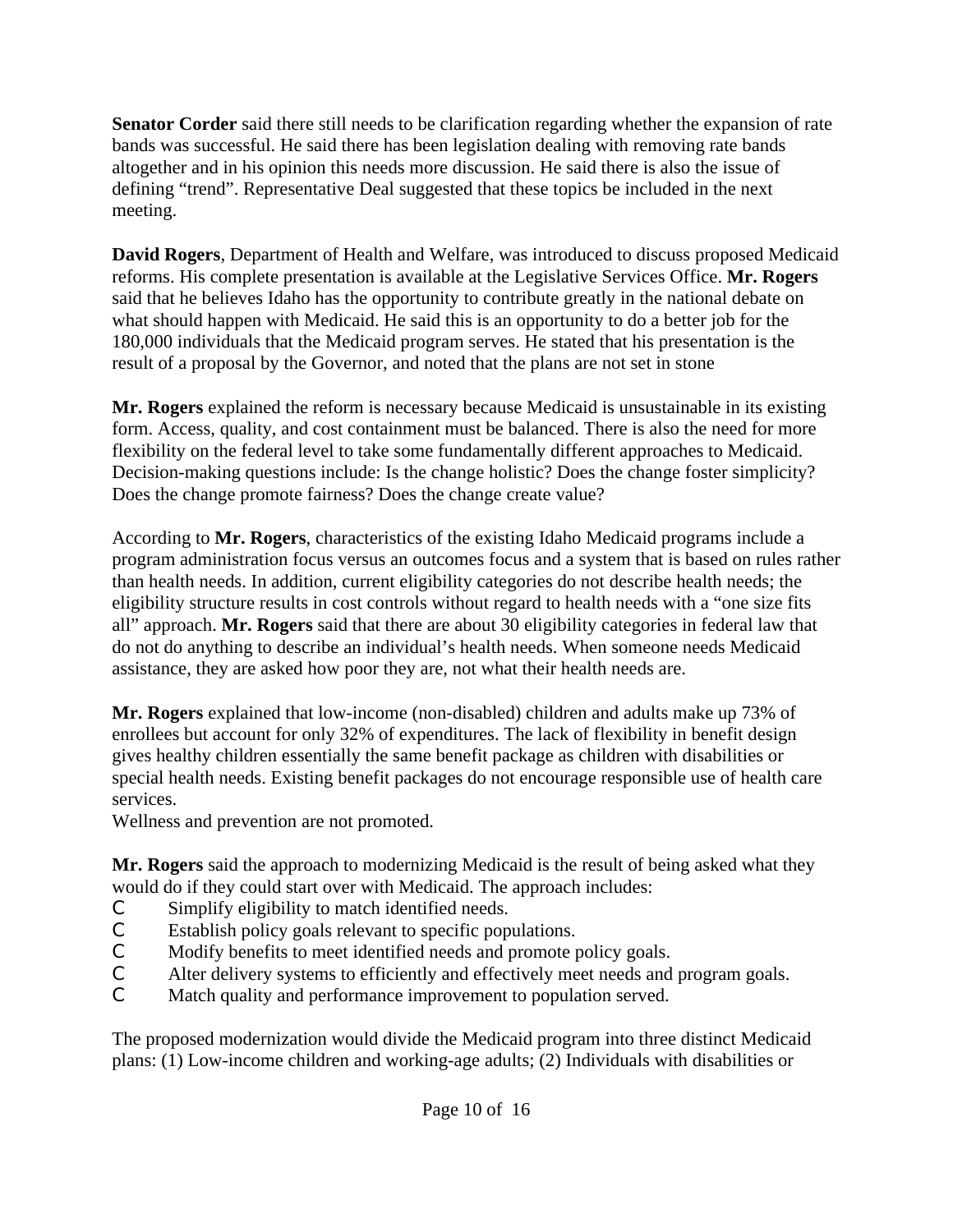special health needs; and (3) Elders.

**Mr. Rogers** said the managed care contracting or selective contracting which is the federal terminology could be described as managing the network or placing reasonable restrictions on the network. This includes short term items such as durable medical equipment involving such things as incontinence supplies. This would allow them to take advantage of the opportunity to get better pricing for services that are currently covered by focusing the purchasing power on a limited number of suppliers. He said they have also proposed to do some selective contracting in the area of transportation. This is referred to in Medicaid circles as transportation brokering. They also plan to outsource dental services and to look at the rate structure to improve access without a significant increase in public expenditures.

With regard to pay for performance, **Mr. Rogers** said this will involve making sure children receive immunizations and will include a pay for performance system for chronic conditions such as asthma and diabetes. This is an approach to disease management allowing providers additional reimbursement if they receive better outcomes. Today, the provider is paid the same monthly management fee regardless of the care they provide.

**Mr. Rogers** continued by stating that it is important to do some type of reinvestment of the cost containment within the proposal to spur the growth of health information technology within the broader system. There are a variety of options being considered and it is expected they will take the form of grants or incentives that will allow private practitioners to make that investment. He said they have been working with both the residency programs and community health centers.

**Mr. Rogers** explained that policy goals for low income children and working-age adults include: (1) Emphasize preventive care and wellness; (2) Increase participant's ability to make good health choices; and (3) Strengthen employer-based health insurance. Eligible participants in this group would include pregnant women & children ("PWC") (133% FPL); TANF-related, CHIP A (150% FPL),CHIP B (185% FPL), small business employees (185% FPL limted to 1,000 adults); and other mandatory groups. The benefits design at a high level would mirror private insurance and would not include long-term care services. The benefits design will also look to mirror mental health benefits offered by private insurance. He said this is thought to be consistent with the direction they received from the legislation last year. The benefits design will also focus on: (1) Increased prevention services; (2) Enforceable cost sharing; and (3) Expanded premium assistance. **Mr. Rogers** stated expanding the premium assistance is a critical part of the proposal due to the potential for cost containment within the Medicaid program.

The policy goals for individuals with disabilities or special health needs are to empower the individuals to manage their own lives and to provide greater opportunities for employment. The benefits package would mirror current Medicaid coverage and expand self-determination options for individuals with disabilities to give them more control over their long-term care services and increase the use of work incentives.

Policy goals for elders include: (1) Improve coordination with Medicare coverage; (2) Increase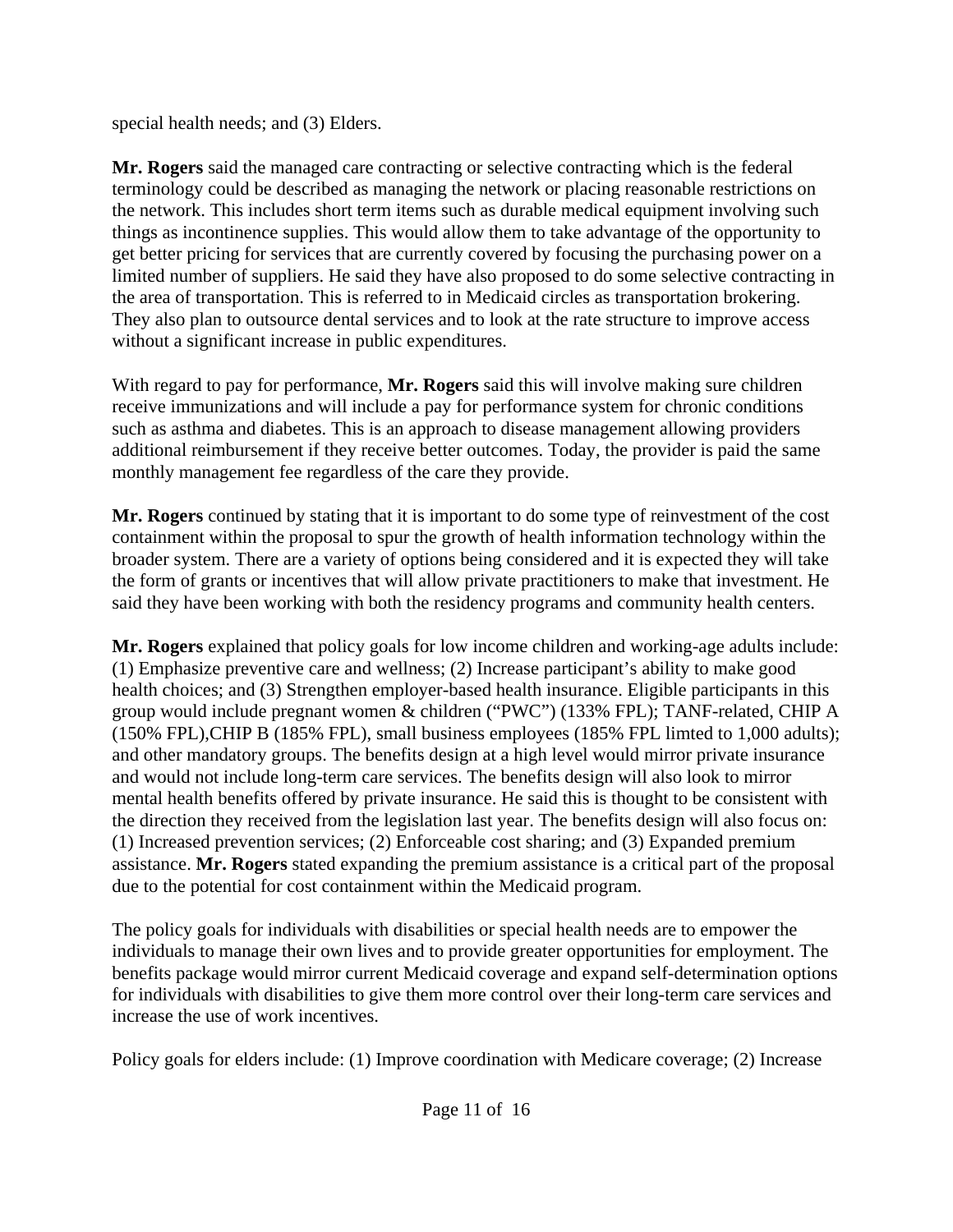non-public financing for long-term care; and (3) Ensure dignity and quality of life. Eligible participants would include all eligible individuals over 65 years who are covered by Medicare. Individuals with disabilities who are also covered by Medicare would have the option of electing this benefit coverage. The benefits design would focus on: (1) Increased caregiver support; (2) Long-Term care options counseling; and (3) Medicare excluded drugs (and related services).

In response to a question from **Senator Corder** regarding the use of reverse mortgages as a long-term care tool, **Mr. Rogers** said the Department has received a federal grant from the Centers for Medicare Services (CMS). The purpose of that grant was to establish aging resource centers and disability resource centers that provide the long-term care options counseling. He said there is a lot of work to be done and based on preliminary research, there may be some code changes required to make reverse mortgages easier for people to get.

**Senator Kelly** ask if this proposal is available in writing or accessible to the public. **Mr. Rogers** said there are two documents. One is a concept summary that has been published by the Governor's Office. This is available at modernizemedicaid.idaho.gov. He said there is also a document the Department has been using in working with federal partners that has essentially the same content but is much more technical in describing the eligibility requirements.

**Senator Kelly** asked for the time frame for implementation of the plan. She said the concepts are helpful but she would like more information. **Mr. Rogers** said they do have a working timeline being used internally as to how the additional research is getting done and what dialogue needs to happen at the state and federal levels. The Governor hopes to have federal approval this spring and to implement changes in July of 2006. The approach is to share the details with CMS as they develop. Florida used this approach and they received approval from CMS 16 days from the time that state submitted its potential waiver request.

**Representative Block** asked how they plan to implement the program in regard to Idaho Code. **Mr. Rogers** said they look forward to working with the Health and Welfare Committees regarding those statutes and administrative rules.

Regarding **Mr. Rogers**' comment about healthy kids and mental health services that look similar to private commercial plans, **Representative Henbest** said that the mental health subcommittee looked at what is covered in Idaho and has found this does not offer a good safety net for kids with mental health issues. She asked if this new plan will take benefits away. **Mr. Rogers** said the intent is to reshape the benefit. He said there are situations where mental health services are being used as daycares under Medicaid.

**Representative Garrett** said the mental health subcommittee has been looking at diagnoses and would like to have input on how "serious emotional illness" is defined and what categories of services are going to be offered. **Mr. Rogers** said he welcomed that and noted the Department needs to be responsive to the subcommittee and the work they have done.

**Senator Cameron** said he realized many of these issues are conceptual in nature right now and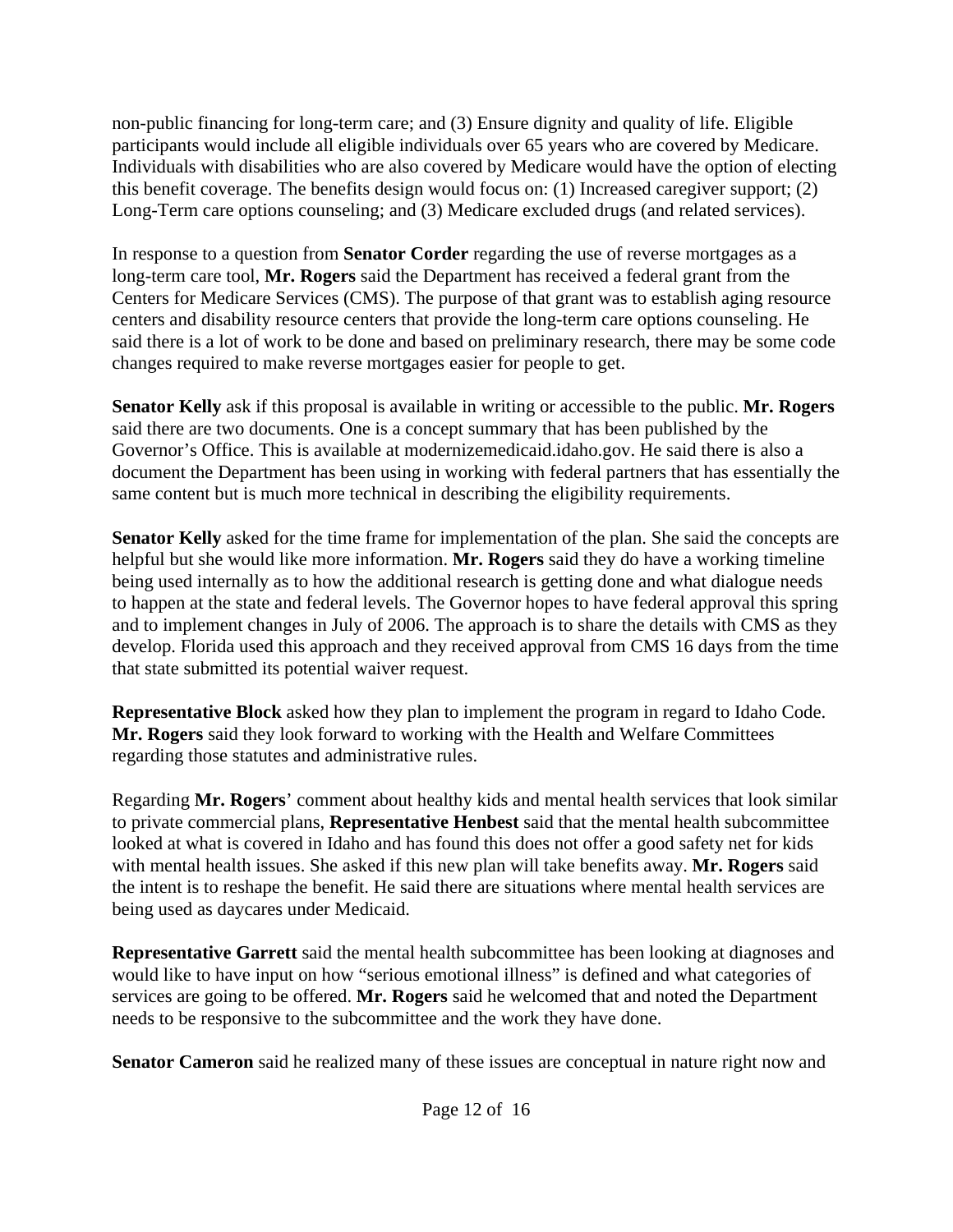applauded the Governor and **Mr. Rogers** and his staff for dealing with this difficult issue. He agreed that Medicaid cannot be sustained as it is currently structured. If nothing is changed, in 13 years the state will be spending more on Medicaid than on public schools. He said he likes and agrees with the concept of trying to find out health conditions or doing a health risk assessment when children initially enroll in Medicaid. He asked what the Department will do with the information gathered from the proposed health assessments and whether the focus will be on preventive care for those children that are healthy or only on the children with problems. He also asked whether the Department has envisioned how often an assessment will be done. **Mr. Rogers** said that the assessment includes definitive triggers that will let them know if a child has special needs. The assessment also includes gathering information on behaviors (obesity or other risk factors) so those can be addressed. Information regarding the child's health status will be used by the Department as outcome measures over time on an individual basis and as a population of Medicaid beneficiaries. He said they propose to do the assessments at least annually in the same way they look at financial eligibility.

**Senator Cameron** said that copays, if done right, can effectuate change and direct traffic to the best and most cost-effective place of care. He said this process is not only about saving money but also about providing better treatment and getting better outcomes. He noted that the method of collecting the copay can be counterproductive, as has been seen in some states. He asked what the Department's philosophy was regarding who will collect the copayment and how it will be administered. **Mr. Rogers** said the answer differs by the type of copayment. In some areas, such as emergency transportation, that adjustment has already been made and they feel that impact in their claims. He said this mechanism would need to be developed to direct that toward the individual after the Department has made the determination as to whether the service was appropriate. Inappropriate use of emergency rooms as determined by the Department would result in the hospital being responsible for collecting that copay from the individual. He said there has been some concern about payment rates and how copays affect payment rates. **Senator Cameron** said he would be cautious about requiring a provider to collect a copayment and then reducing their reimbursement rate. In his opinion, that would cause additional cost-shifting.

**Representative Block** asked about the proposal's projected budget impact. **Mr. Rogers** said he can give some idea but is cautious because it is dependent upon the copay amount. He said the way to look at this is to look at what the Medicaid growth rate would be if nothing is done for each population and what the growth rate will be with the reforms. He said the Department expects to see that reforms will make a difference specifically in the low-income children and working-age adults population. He said they are projected to spend \$90 million on the mental health benefits package this year.

**Senator Stegner** was introduced to give the mental health subcommittee report. This complete report is available at the Legislative Services Office. **Senator Stegner** said the priorities the subcommittee has identified include consideration of trying to achieve a sustainable increase in service delivery for mental health without overstepping. Other recommendations include early intervention services. This involves the Community Resource Workers (CRW) program. This has existed in the public schools for 10 years. At one point this was funded entirely by the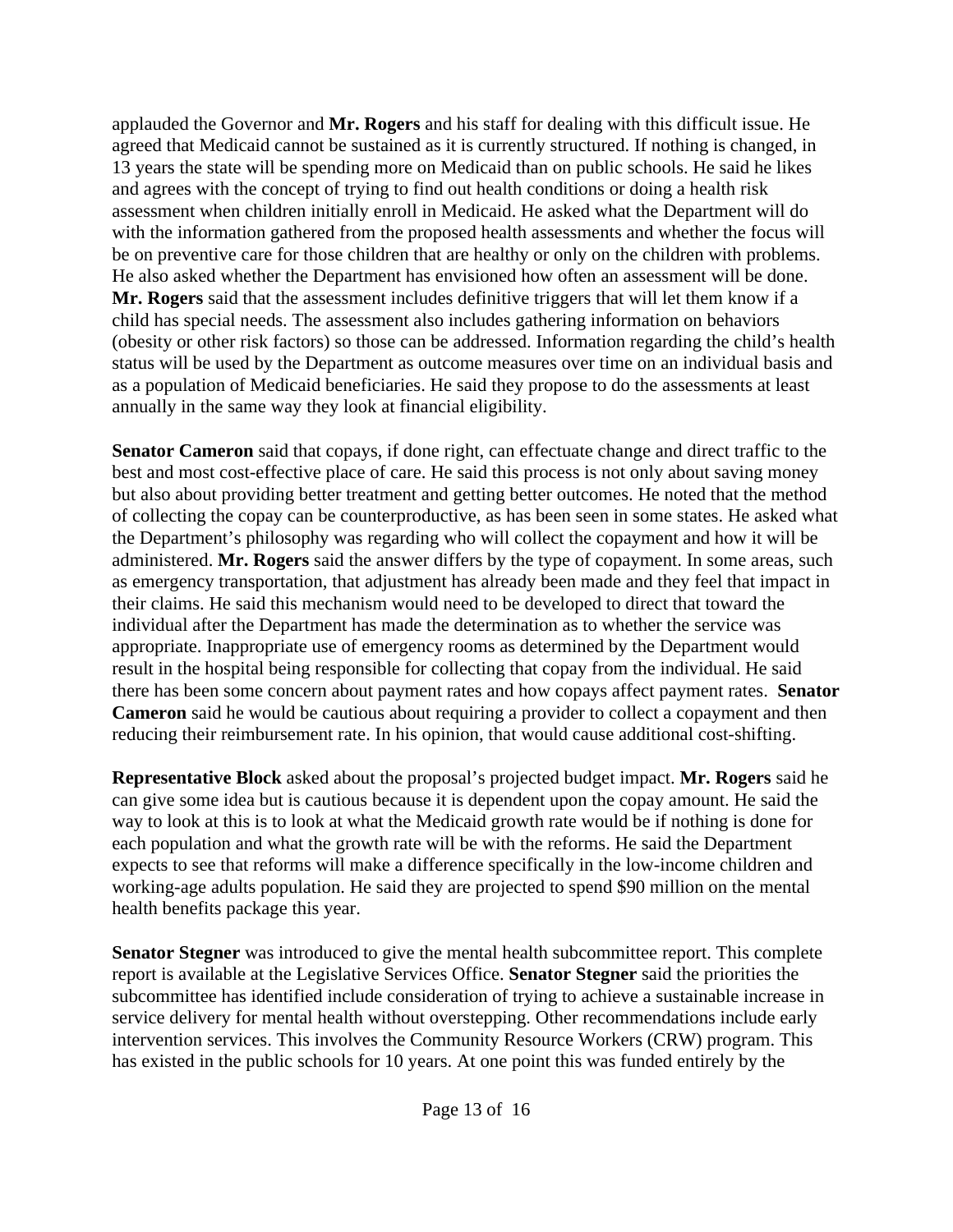federal government and as many as 93 school districts participated in the program with as many as 110 CRWs working statewide. When the federal money ran out, the state took over more responsibility and asked the school districts to participate in the cost. That has led to an erosion of the program.

**Senator Stegner** said there have been a number of efforts to try to revitalize the CRW program in the Legislature in the last few years. The subcommittee feels there is broad support for this early intervention program in the public schools and that there is significant room for expansion of the program. It would not be an expansion of scope, but rather an incentive for school districts to increase participation by decreasing the amount school districts have to pay to 25%. Currently they are required to pay 66% of the cost. The subcommittee also recommends that the program be expanded from kindergarten through junior high. **Senator Stegner** said the subcommittee did not think the proposal would require additional or new funding because through intent language there is currently a \$2 million annual appropriation using TANF funds for this purpose. The amount expended for that purpose in 2004 was \$332,000; in 2005, it was \$216,000; and currently, for this fiscal year, only \$17,000 has been used for that purpose.

**Senator Cameron** said he has been involved in discussions regarding the CRW program since the federal funding started drying up. It has, at times, been very contentious. He asked what the mental health benefit was to continuing the CRW program; *i.e.* is it being driven by those who are providing the service or by an actual outcome that would benefit children? **Representative Henbest** stated that schools value the program but there was a question of whether that was their role. This is a benefit from a social resource and mental health standpoint to the child and family, which is different from the educational goals and responsibilities that schools have. Separating that out and placing a value on that from the Health and Welfare standpoint is important. She said placing this entirely in education seems to be misplaced. As the subcommittee asked questions about the function CRWs provide, it was discovered that CRWs provide children with social resources that help them learn, including emergency housing or food assistance.

**Senator Cameron** said he had not heard much about the CRW program from rural school districts, parents or community service providers. More is heard from larger school districts who were using program. Many districts said they would rather have the money as discretionary funds. **Representative Henbest** said that mental health is one of the reasons the subcommittee felt it was important to expand the CRW program into junior high. This is a more typical time for mental health issues to appear. CRWs could make the appropriate referrals to allow early detection and intervention. **Senator Stegner** commented that the subcommittee studied increasing the scope of community workers to include specialized mental health detection and substance abuse and treatment. He said the subcommittee would like to see this program eventually go in that direction. **Senator Corder** commented that the entire subcommittee was in agreement with all of the recommendations made. He said there is a gaping hole for detection of mental health issues for children. He said that in one rural school district, they had a lightly funded agency that initially used 20% of their budget for prevention or detection and 80% went to remediation or correction. After a short time, the budget turned over and now only 20% of their budget is being used for remediation or correction. He said if the state can be successful in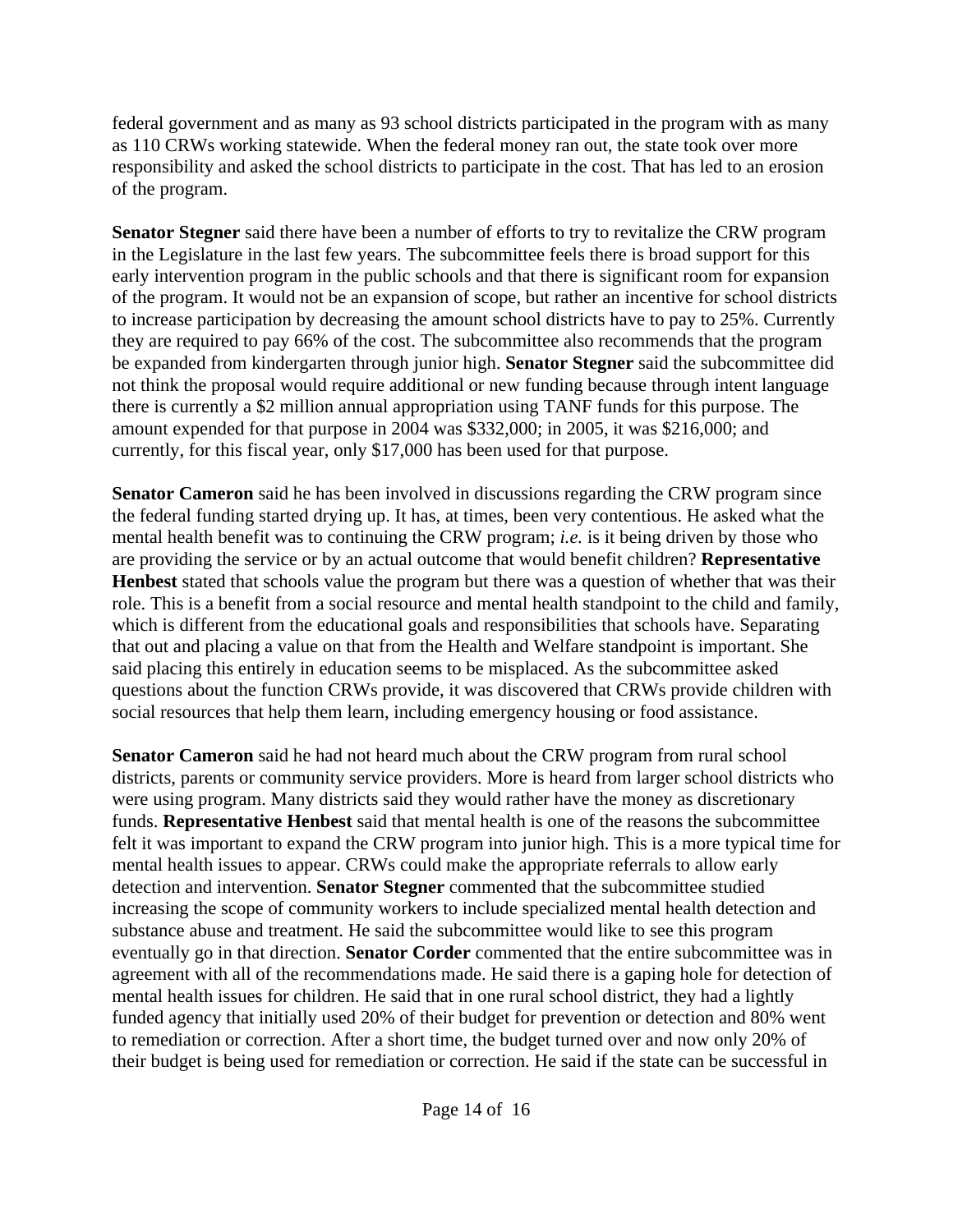identifying the needs of young people, the trend can be reversed and these people can be prevented from ending up in the correction system. He said this should be the ultimate goal.

In response to a question from **Representative Block** regarding similar resources available in the Department of Health and Welfare, **Senator Stegner** said the subcommittee did not look for other resources because there is a funding source available for this already. The program is already allocated and is being underutilized. **Senator Cameron** asked what the additional cost would be. **Senator Stegner** said costs could be controlled on a "first come/first served" basis. **Senator Cameron** asked, assuming this \$2 million is not being used anywhere else, how many districts that would help. **Cathy Holland-Smith,** Budget and Policy Office, stated that in 2005, 13 school districts utilized the program and with the change that could be doubled. **Senator Cameron** asked what the TANF money is currently being used for. **Ms. Holland-Smith** said she would get that information for the Task Force.

**Senator Stegner** said the next recommendation of the subcommittee was mental health parity for state employees. He said this is not a mandate of insurance coverage for state employees; it is simply a pilot project using one of the largest groups in the state to try to identify whether or not there is a significant state benefit to having parity status for mental health services comparable to other health services. It would have a sunset of three years and would be monitored and evaluated by the Legislature. The evidence the program generated would be used to determine whether it is in the best interest of the state to expand this. He said they estimated the cost of implementation to be \$1.9 million.

**Senator Stegner** explained that another subcommittee recommendation was to develop additional services on a regional basis using regional mental health boards. He said this concept was successful last year in distributing additional ACT teams that were approved by the Legislature. The subcommittee recommends the addition of 7 more ACT teams at a cost of \$3.86 million, realizing that the administration is asking for one ACT team. The need is great and in the opinion of the subcommittee, these teams are the single most beneficial tool available to impact the emerging mental health court system.

**Senator Stegner** continued by stating that the subcommittee also recommends providing incentive grants to communities to develop services on a regional basis. Services that could be funded would be transitional housing and increasing psychiatric beds and emergency beds in the regions. These services would be part of the Cooperative Service Plan component provided for in Section 39-3134A, Idaho Code. The dollar amount for these grants has not been determined.

**Senator Cameron** asked if the subcommittee discussed grants or low-interest loans. He agreed that there needs to be incentives for transitional housing, but he has heard that there are organizations that would be willing to offer this if the government would reimburse them for the costs. **Senator Stegner** said the subcommittee did not discuss that.

**Senator Stegner moved that the Task Force accept the subcommittee's report and forward the recommendations on to the appropriate germane committees.**